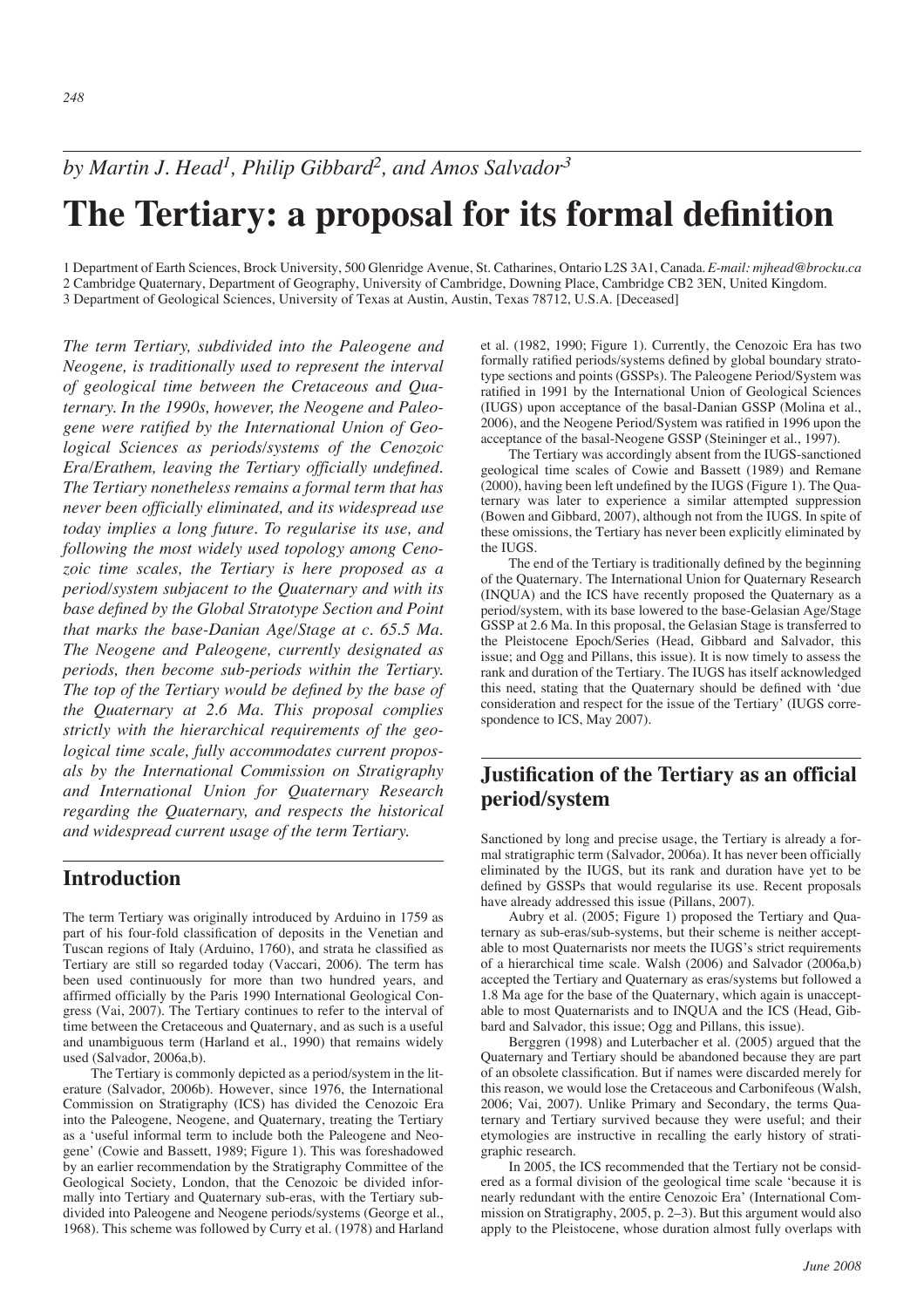

*Figure 1 Comparison of Cenozoic time scales. The Palmer (1983) and Salvador (1994) time scale is the most widely accepted Cenozoic time scale in current use (Salvador, 2006b). It is also the preferred option of Walsh (2006, in press), and has been adopted by the US Geological Survey and the Geological Society of America. The time scale by Cowie and Bassett (1989) and Remane (2000) represents the most recent (and current) time scale endorsed by the IUGS. The present proposal adopts the Palmer (1983) and Salvador (1994) time scale except that the Tertiary–Quaternary boundary is lowered to 2.6 Ma in accordance with Head, Gibbard and Salvador (this issue) and Ogg and Pillans (this issue). Intervals of geological time are not to scale.*

Paleocene

the Quaternary (Walsh, 2006). Moreover, the Tertiary has terminated whereas the Cenozoic (and for that matter the Holocene) is ongoing.

Paleocene

Paleocene

The term Tertiary remains used more frequently in stratigraphic publications than either Paleogene or Neogene (Salvador, 2006 a, b). Tertiary already appears as a period/system in the vast majority of published time scales, where it is typically subdivided into Paleogene and Neogene sub-periods/sub-systems (Salvador, 2006b). Its use in the literature has not declined in the past 25 years; and its continued use as a period/system by the Geological Society of America, US Geological Survey (U.S. Geological Survey Geologic Names Committee, 2007), and by individual U.S. state and other national geological surveys, illustrates its wide currency (Salvador, 2006a). It is noteworthy that the term Tertiary, and its abbreviation in 'K/T boundary', appears throughout the very publication (Molina et al., 2006) that ostensibly suppresses its name. Moreover, it is ironic that the Quaternary, not the Tertiary, should have survived on IUGSapproved time scales, when the Quaternary was the least well treated of Arduino's four orders (Vaccari, 2006).

## **Proposal to establish the Tertiary as a GSSP-defined period/system**

For the above reasons, and to maintain stability within the Cenozoic time scale, we propose that the Tertiary be treated as an official period/system contiguous with, and subjacent to, the Quaternary Period/System, with its base defined by the GSSP near El Kef, Tunisia. This GSSP already defines the base of the Danian Stage (c. 65.5 Ma; Molina et al., 2006). The Cenozoic, Quaternary, Paleogene and Danian are thus coterminous. In our proposal (Figure 2), the Paleogene and Neogene become sub-periods/sub-systems of the Tertiary, just as the Mississippian and Pennsylvanian enjoy popular use as sub-periods/sub-systems of the Carboniferous. In our scheme, the top of the Tertiary Period/System is defined by the base of the Quaternary Period/System, Pleistocene Epoch/Series, and Gelasian Age/Stage, all of which would share the same GSSP at the base-Gelasian dated at 2.588 Ma (Rio et al., 1998). As a technicality, this would require de-ratifying the Paleogene and Neogene as periods/systems, and re-ratifying them as sub-periods/sub-systems.



Paleocene



*Figure 2 The present proposal for the Cenozoic time scale. Age names and boundary ages are from the ICS website in January 2008, with the provisional Calabrian and Ionian ages following Cita et al. (2006) and the provisional Tarantian Age following Cita (this issue, and references therein). Currently defined GSSPs are indicated by black triangles. Only those GSSPs mentioned in the text are labeled. Intervals of geological time are not to scale.*

Paleocene